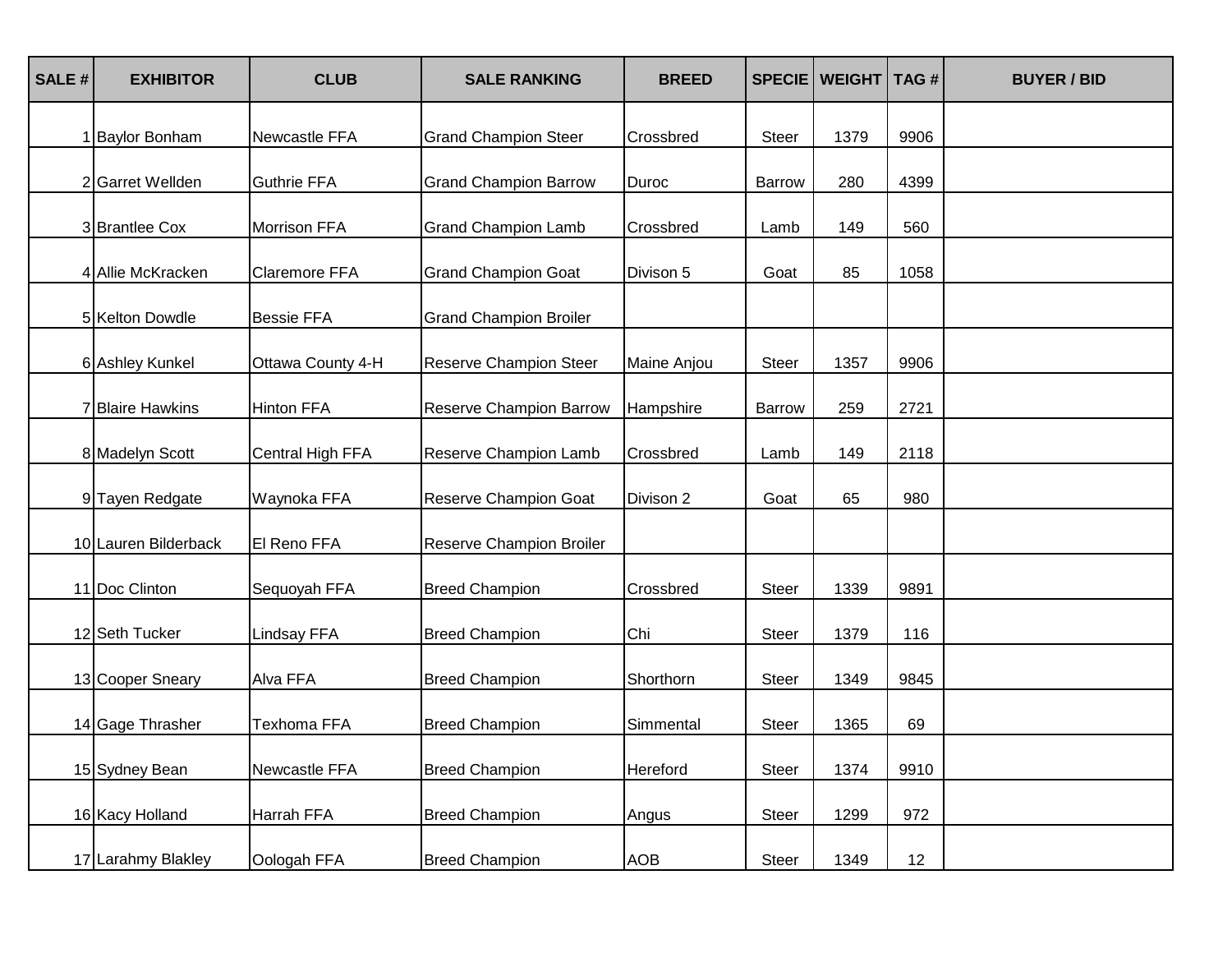| <b>SALE#</b> | <b>EXHIBITOR</b>      | <b>CLUB</b>            | <b>SALE RANKING</b>   | <b>BREED</b>         | <b>SPECIE</b> | <b>WEIGHT</b> | TAG# | <b>BUYER / BID</b> |
|--------------|-----------------------|------------------------|-----------------------|----------------------|---------------|---------------|------|--------------------|
|              | 18 Paden Day          | Mulhall-Orlando FFA    | <b>Breed Champion</b> | Crossbred            | <b>Barrow</b> | 280           | 2106 |                    |
|              | 19 Jacee Steele       | Union City FFA         | <b>Breed Champion</b> | <b>Berkshire</b>     | <b>Barrow</b> | 280           | 9109 |                    |
|              | 20 Fallon Bagley      | Dibble FFA             | <b>Breed Champion</b> | Yorkshire            | <b>Barrow</b> | 250           | 2946 |                    |
|              | 21 Kelsey Baber       | <b>Big Pasture FFA</b> | <b>Breed Champion</b> | <b>Chester White</b> | <b>Barrow</b> | 280           | 3387 |                    |
|              | 22 Rylan Stedman      | Elgin FFA              | <b>Breed Champion</b> | Spot                 | Barrow        | 280           | 3486 |                    |
|              | 23 Kenzi Esparza      | <b>Granite FFA</b>     | <b>Breed Champion</b> | Poland China         | <b>Barrow</b> | 260           | 2615 |                    |
|              | 24 Kailen Urban       | Mt View Gotebo         | <b>Breed Champion</b> | Hampshire            | Lamb          | 147           | 3456 |                    |
|              | 25 Colt Randall       | Canute                 | <b>Breed Champion</b> | Natural Colored      | Lamb          | 121           | 2647 |                    |
|              | 26 Clay Randall       | Canute                 | <b>Breed Champion</b> | Speckle Face         | Lamb          | 139           | 2643 |                    |
|              | 27 Peyton Burns       | Kingfisher             | <b>Breed Champion</b> | <b>Suffolk</b>       | Lamb          | 135           | 3961 |                    |
|              | 28 Lexi Anderson      | Ringwood               | <b>Breed Champion</b> | <b>Dorset</b>        | Lamb          | 128           | 3425 |                    |
|              | 29 Jonah Green        | Wynnewood              | <b>Breed Champion</b> | Southdown            | Lamb          | 128           | 2796 |                    |
|              | 30 Ainslee McComas    | Amber Pocasset         | <b>Breed Champion</b> | Hair                 | Lamb          | 110           | 1759 |                    |
|              | 31 Johnna Stottlemyre | <b>Luther FFA</b>      | Divison Champ         | Div <sub>4</sub>     | Goat          | 81            | 1967 |                    |
|              | 32 Baylor Pearson     | Lookeba-sickles 4-H    | Divison Champ         | Div 1                | Goat          | 60            | 1630 |                    |
|              | 33 Addee Carder       | Miami FFA              | Divison Champ         | Div <sub>6</sub>     | Goat          | 98            | 717  |                    |
|              | 34 Carley Mahurin     | Fairland FFA           | Divison Champ         | Div 3                | Goat          | $70\,$        | 2572 |                    |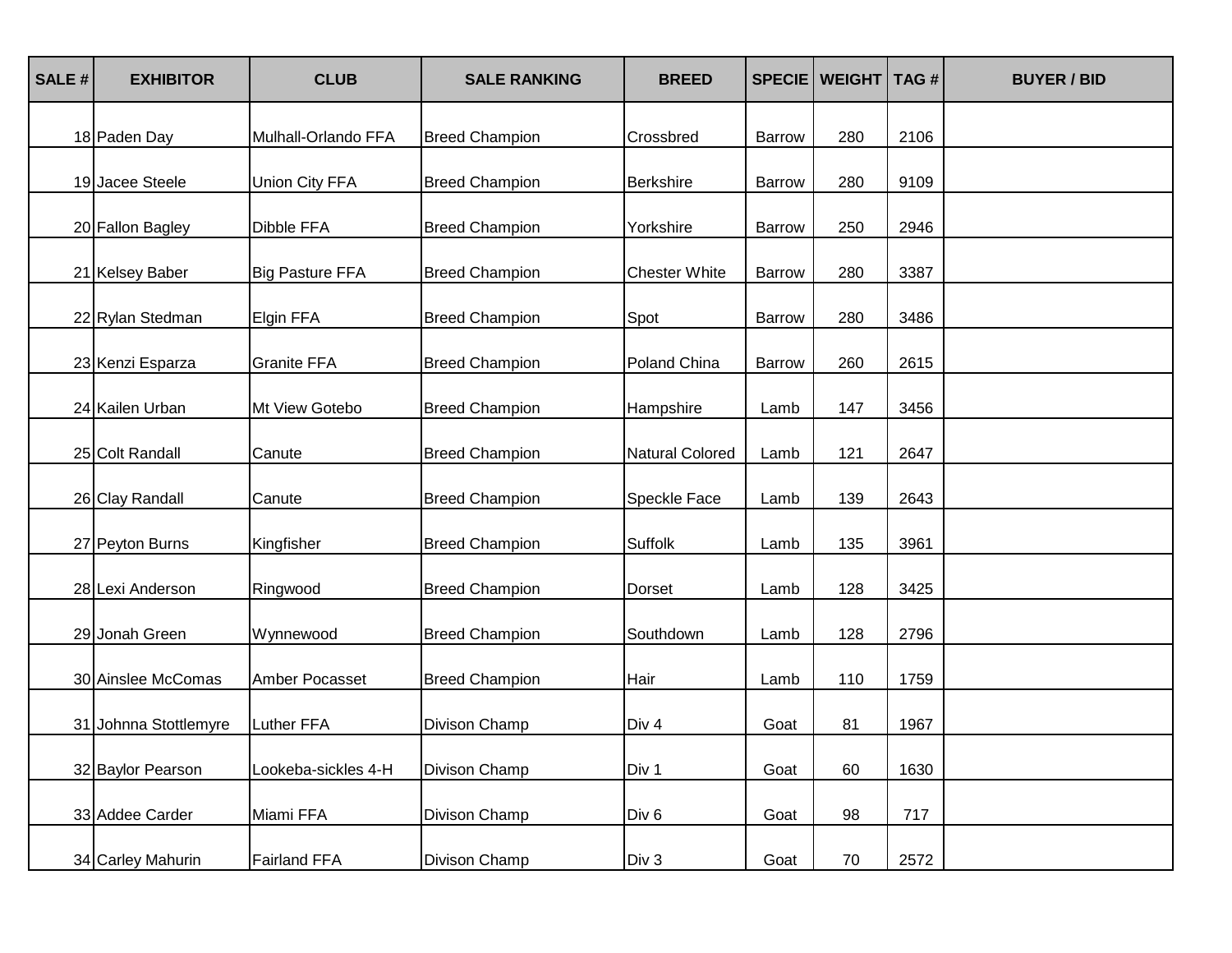| <b>SALE#</b> | <b>EXHIBITOR</b>     | <b>CLUB</b>         | <b>SALE RANKING</b>       | <b>BREED</b>         | <b>SPECIE</b> | <b>WEIGHT</b> | TAG# | <b>BUYER / BID</b> |
|--------------|----------------------|---------------------|---------------------------|----------------------|---------------|---------------|------|--------------------|
|              | 35 Bailey Carter     | <b>Sentinel FFA</b> | <b>Res Breed Champion</b> | Crossbred            | <b>Steer</b>  | 1395          | 81   |                    |
|              | 36 Evan Goeringer    | El Reno FFA         | Res Breed Champion        | Maine Anjou          | <b>Steer</b>  | 1298          | 1078 |                    |
|              | 37 Autumn A. Hines   | <b>Adair FFA</b>    | Res Breed Champion        | Charolais            | <b>Steer</b>  | 1350          | 9793 |                    |
|              | 38 Elizabeth Pack    | <b>Mannford FFA</b> | Res Breed Champion        | Chi                  | <b>Steer</b>  | 1329          | 40   |                    |
|              | 39 Charley Thrasher  | <b>Texhoma FFA</b>  | <b>Res Breed Champion</b> | Shorthorn            | <b>Steer</b>  | 1389          | 66   |                    |
|              | 40 Kaid Reininger    | Newcastle FFA       | <b>Res Breed Champion</b> | Simmental            | <b>Steer</b>  | 1358          | 9904 |                    |
|              | 41 Carrington Troyer | Mayes County 4-H    | <b>Res Breed Champion</b> | Hereford             | <b>Steer</b>  | 1377          | 9790 |                    |
|              | 42 Emma Farmer       | <b>FCB FFA</b>      | <b>Res Breed Champion</b> | Angus                | <b>Steer</b>  | 1289          | 214  |                    |
|              | 43 Brett Forgy       | Silo FFA            | Res Breed Champion        | <b>AOB</b>           | <b>Steer</b>  | 1379          | 1114 |                    |
|              | 44 Carson Schovanec  | Garber FFA          | Reserve Champion          | Duroc                | <b>Barrow</b> | 267           | 3805 |                    |
|              | 45 Hunter Mckinnon   | Lone Grove FFA      | Reserve Champion          | Hampshire            | <b>Barrow</b> | 265           | 5640 |                    |
|              | 46 Kelsey Dowdle     | <b>Cordell FFA</b>  | Reserve Champion          | Crossbred            | Barrow        | 280           | 3257 |                    |
|              | 47 Kevin Hahn        | Leedey FFA          | Reserve Champion          | <b>Berkshire</b>     | <b>Barrow</b> | 262           | 2291 |                    |
|              | 48 Marlie Farris     | <b>Sentinel FFA</b> | Reserve Champion          | Yorkshire            | <b>Barrow</b> | 274           | 2547 |                    |
|              | 49 C.J. Conner       | <b>Tuttle FFA</b>   | Reserve Champion          | <b>Chester White</b> | <b>Barrow</b> | 255           | 4170 |                    |
|              | 50 Jaycee Cox        | Spiro FFA           | Reserve Champion          | Spot                 | <b>Barrow</b> | 280           | 4731 |                    |
|              | 51 Kaylee White      | Rush Springs FFA    | Reserve Champion          | Poland China         | Barrow        | 245           | 2577 |                    |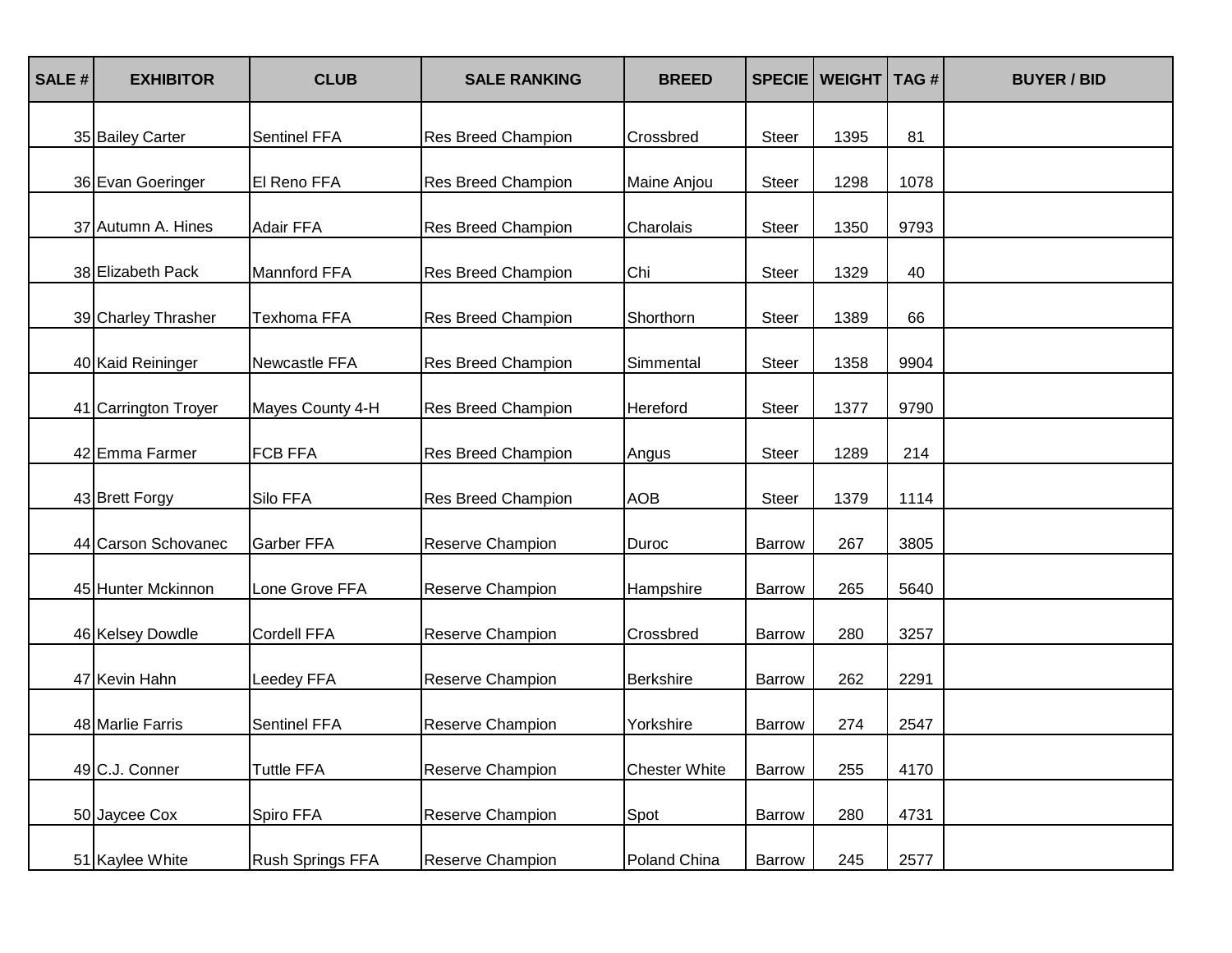| SALE# | <b>EXHIBITOR</b>     | <b>CLUB</b>         | <b>SALE RANKING</b>     | <b>BREED</b>     | <b>SPECIE</b> | <b>WEIGHT</b> | TAG# | <b>BUYER / BID</b> |
|-------|----------------------|---------------------|-------------------------|------------------|---------------|---------------|------|--------------------|
|       | 52 Gunner Sharp      | Garber              | Reserve Champion        | Hampshire        | Lamb          | 143           | 1444 |                    |
|       | 53 Hunter Fox        | Taloga              | Reserve Champion        | Natural Colored  | Lamb          | 147           | 1470 |                    |
|       | 54 Braden Burns      | Kingfisher          | Reserve Champion        | Shropshire       | Lamb          | 149           | 3947 |                    |
|       | 55 Jack Thomas       | <b>Elk City</b>     | Reserve Champion        | Speckle Face     | Lamb          | 144           | 1373 |                    |
|       | 56 Katelyn Fleming   | Tecumseh            | Reserve Champion        | <b>Suffolk</b>   | Lamb          | 139           | 1042 |                    |
|       | 57 Taylor Miller     | Mustang             | Reserve Champion        | <b>Dorset</b>    | Lamb          | 118           | 401  |                    |
|       | 58 Ashlynn Maddox    | Thomas-Fay-Custer   | Reserve Champion        | Southdown        | Lamb          | 112           | 3310 |                    |
|       | 59 Alanna Gonzales   | Haskell             | Reserve Champion        | Hair             | Lamb          | 110           | 1979 |                    |
|       | 60 Garrett Maloney   | <b>Hooker FFA</b>   | <b>Reserve Division</b> | Div <sub>6</sub> | Goat          | 104           | 3032 |                    |
|       | 61 Mercedes Hollis   | Lookeba-sickles FFA | <b>Reserve Division</b> | Div 1            | Goat          | 60            | 1620 |                    |
|       | 62 Kinlee Cundiff    | Allen FFA           | <b>Reserve Division</b> | Div 3            | Goat          | 72            | 3007 |                    |
|       | 63 Jake Thorp        | Timberlake FFA      | #3                      | Crossbred        | <b>Steer</b>  | 1358          | 9980 |                    |
|       | 64 Hayden Taliaferro | <b>Sterling FFA</b> | #3                      | Maine Anjou      | <b>Steer</b>  | 1389          | 9950 |                    |
|       | 65 Abby Bell         | <b>Bristow FFA</b>  | #3                      | Chi              | <b>Steer</b>  | 1379          | 9924 |                    |
|       | 66 Tristan Fields    | Cleveland FFA       | #3                      | Simmental        | <b>Steer</b>  | 1310          | 52   |                    |
|       | 67 Callie McClure    | Mannford FFA        | #3                      | Hereford         | Steer         | 1305          | 41   |                    |
|       | 68 Jessalene Knapp   | <b>Talihina FFA</b> | #3                      | Charolais        | <b>Steer</b>  | 1350          | 91   |                    |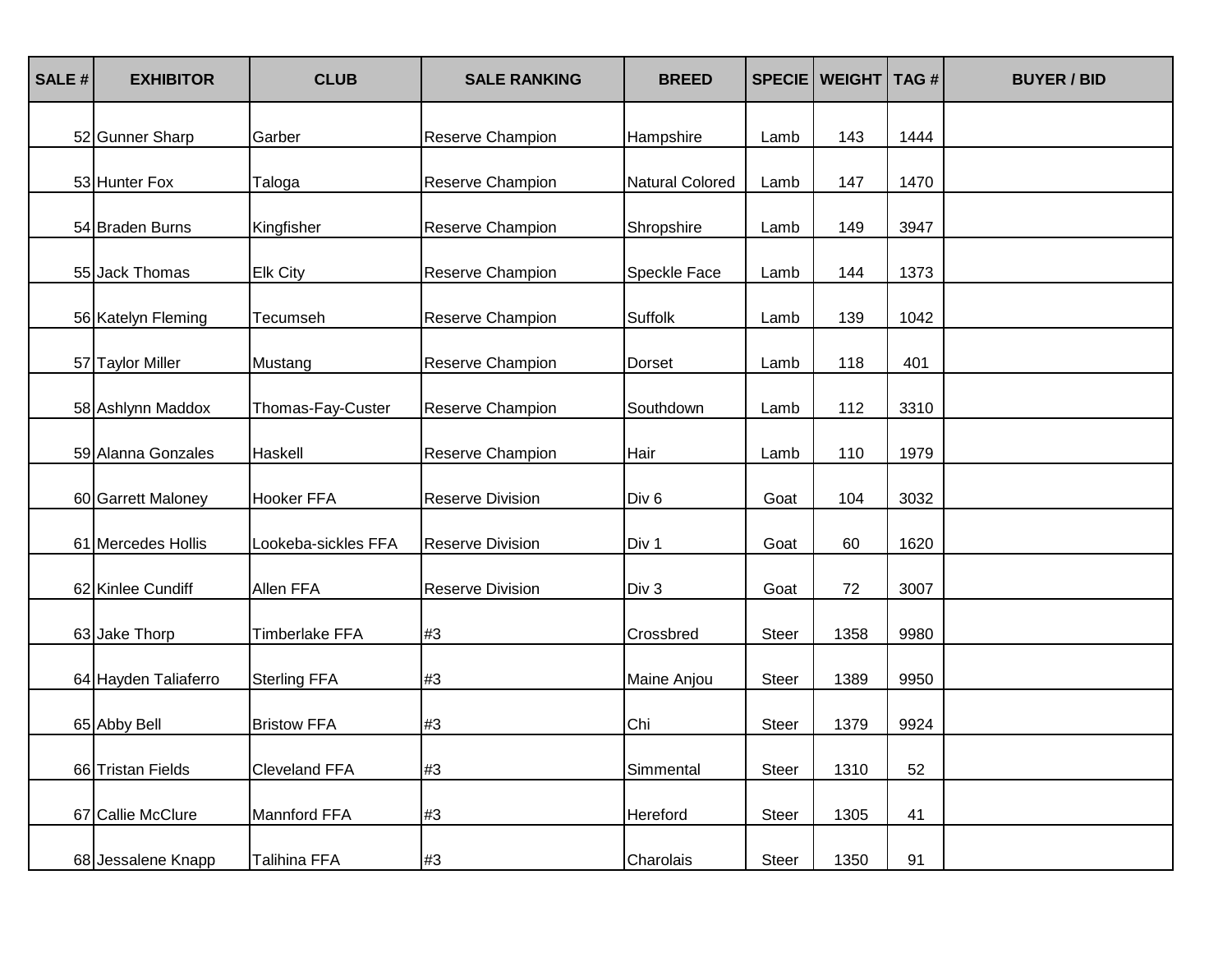| SALE # | <b>EXHIBITOR</b>    | <b>CLUB</b>          | <b>SALE RANKING</b> | <b>BREED</b> | <b>SPECIE</b> | <b>WEIGHT   TAG #</b> |      | <b>BUYER / BID</b> |
|--------|---------------------|----------------------|---------------------|--------------|---------------|-----------------------|------|--------------------|
|        | 69 Tyler Mathis     | Rogers Co 4-H        | #3                  | Shorthorn    | <b>Steer</b>  | 1266                  | 9821 |                    |
|        | 70 Nicholas Purcell | Adair FFA            | #4                  | Crossbred    | <b>Steer</b>  | 1309                  | 9800 |                    |
|        | 71 Reece Garcia     | Coal County 4-H      | #5                  | Crossbred    | <b>Steer</b>  | 1275                  | 1103 |                    |
|        | 72 Allyson Arthur   | Chickasha FFA        | #6                  | Crossbred    | <b>Steer</b>  | 1389                  | 9979 |                    |
|        | 73 Caden Standlee   | Prague FFA           | #7                  | Crossbred    | <b>Steer</b>  | 1340                  | 1116 |                    |
|        | 74 Broox Milacek    | <b>Waukomis FFA</b>  | 3rd                 | Duroc        | <b>Barrow</b> | 249                   | 5369 |                    |
|        | 75 Heylee Perry     | Lawton FFA           | 3rd                 | Hampshire    | <b>Barrow</b> | 280                   | 3301 |                    |
|        | 76 Sophie Varner    | <b>Bristow FFA</b>   | 4th                 | Hampshire    | <b>Barrow</b> | 263                   | 3623 |                    |
|        | 77 Jordan Williams  | Yukon FFA            | 3rd                 | Crossbred    | Barrow        | 230                   | 5936 |                    |
|        | 78 Mariah Sperle    | Arapaho-Butler FFA   | 4th                 | Crossbred    | <b>Barrow</b> | 280                   | 3252 |                    |
|        | 79 Baylee Vorndran  | Perry FFA            | 5th                 | Crossbred    | <b>Barrow</b> | 251                   | 2088 |                    |
|        | 80 Kolby Kamp       | Laverne FFA          | 3rd                 | Berkshire    | Barrow        | 280                   | 9618 |                    |
|        | 81 Jana Stacy       | Oktaha FFA           | 3rd                 | Yorkshire    | <b>Barrow</b> | 280                   | 4971 |                    |
|        | 82 Rylee Simpson    | Locust Grove FFA     | 4th                 | Yorkshire    | <b>Barrow</b> | 280                   | 2512 |                    |
|        | 83 Grace Palmer     | McCurtain County 4-H | 3rd                 | Spot         | Barrow        | 240                   | 9486 |                    |
|        | 84 Jaelin Lyday     | Caddo FFA            | 4th                 | Duroc        | Barrow        | 280                   | 5620 |                    |
|        | 85 Morgan Harless   | Elgin FFA            | 5th                 | Duroc        | Barrow        | 245                   | 3509 |                    |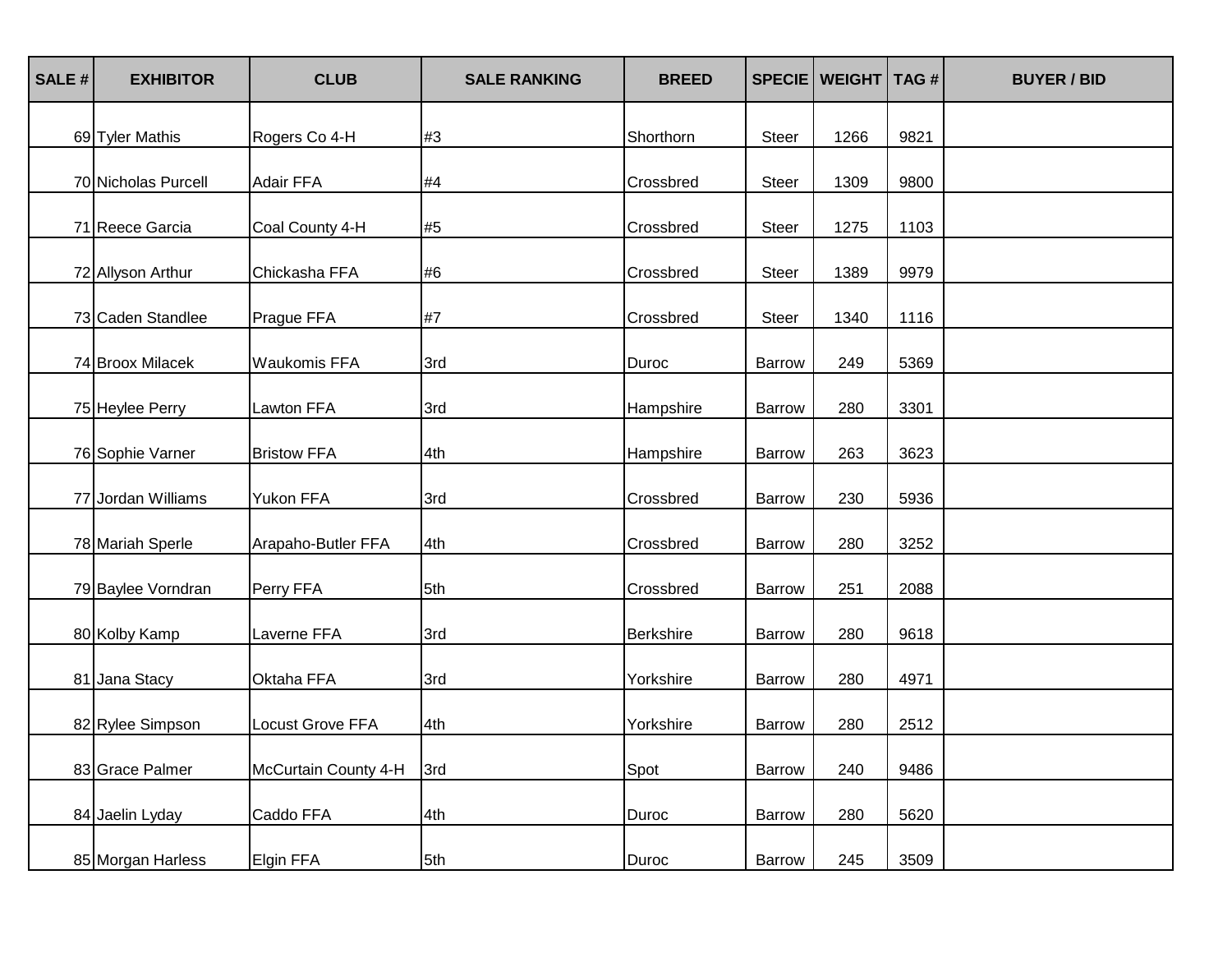| SALE# | <b>EXHIBITOR</b>   | <b>CLUB</b>        | <b>SALE RANKING</b>     | <b>BREED</b>           | <b>SPECIE</b> | <b>WEIGHT</b> | TAG# | <b>BUYER / BID</b> |
|-------|--------------------|--------------------|-------------------------|------------------------|---------------|---------------|------|--------------------|
|       | 86 Kade Squires    | Lookeba-Sickles    | 3rd                     | Crossbred              | Lamb          | 144           | 1615 |                    |
|       | 87 Daniel Goodwin  | Tonkawa            | 3rd                     | Hampshire              | Lamb          | 142           | 1595 |                    |
|       | 88 Bridget Kemp    | Adair              | 3rd                     | <b>Natural Colored</b> | Lamb          | 141           | 1767 |                    |
|       | 89 Teegan Hodgson  | Tonkawa            | 2nd                     | Shropshire             | Lamb          | 135           | 3409 |                    |
|       | 90 Joseph Green    | Wynnewood          | 4th                     | Crossbred              | Lamb          | 144           | 2793 |                    |
|       | 91 Claudia Vanzant | Stillwater         | 4th                     | Hampshire              | Lamb          | 141           | 1480 |                    |
|       | 92 Dylan Simpson   | Locust Grove       | 4th                     | <b>Natural Colored</b> | Lamb          | 149           | 750  |                    |
|       | 93 Stormi Hopkins  | Rogers Co          | 5th                     | Crossbred              | Lamb          | 137           | 218  |                    |
|       | 94 Paike McNiel    | <b>Bristow</b>     | 5th                     | Hampshire              | Lamb          | 142           | 1359 |                    |
|       | 95 Gracie Moody    | Cleveland Co       | 6th                     | Crossbred              | Lamb          | 149           | 1102 |                    |
|       | 96 Cassidy Bronson | Sequoyah           | 6th                     | Hampshire              | Lamb          | 153           | 298  |                    |
|       | 97 Paiton Quinn    | Beckham Co         | 7th                     | Crossbred              | Lamb          | 125           | 1293 |                    |
|       | 98 Conner Thompson | Asher FFA          | 3rd                     | Div <sub>6</sub>       | Goat          | 119           | 4346 |                    |
|       | 99 Kaisen Walker   | Tillman Co. 4-H    | <b>Reserve Division</b> | Div 4                  | Goat          | 72            | 2884 |                    |
|       | 100 Kaitlyn Morgan | Newcastle FFA      | 3rd                     | Div 3                  | Goat          | 108           | 2394 |                    |
|       | 101 Daniel Moody   | Oklahoma Union FFA | 3rd                     | Div <sub>5</sub>       | Goat          | 89            | 2059 |                    |
|       | 102 Haylee Lundry  | Hayworth FFA       | 4th                     | Div 6                  | Goat          | 107           | 3235 |                    |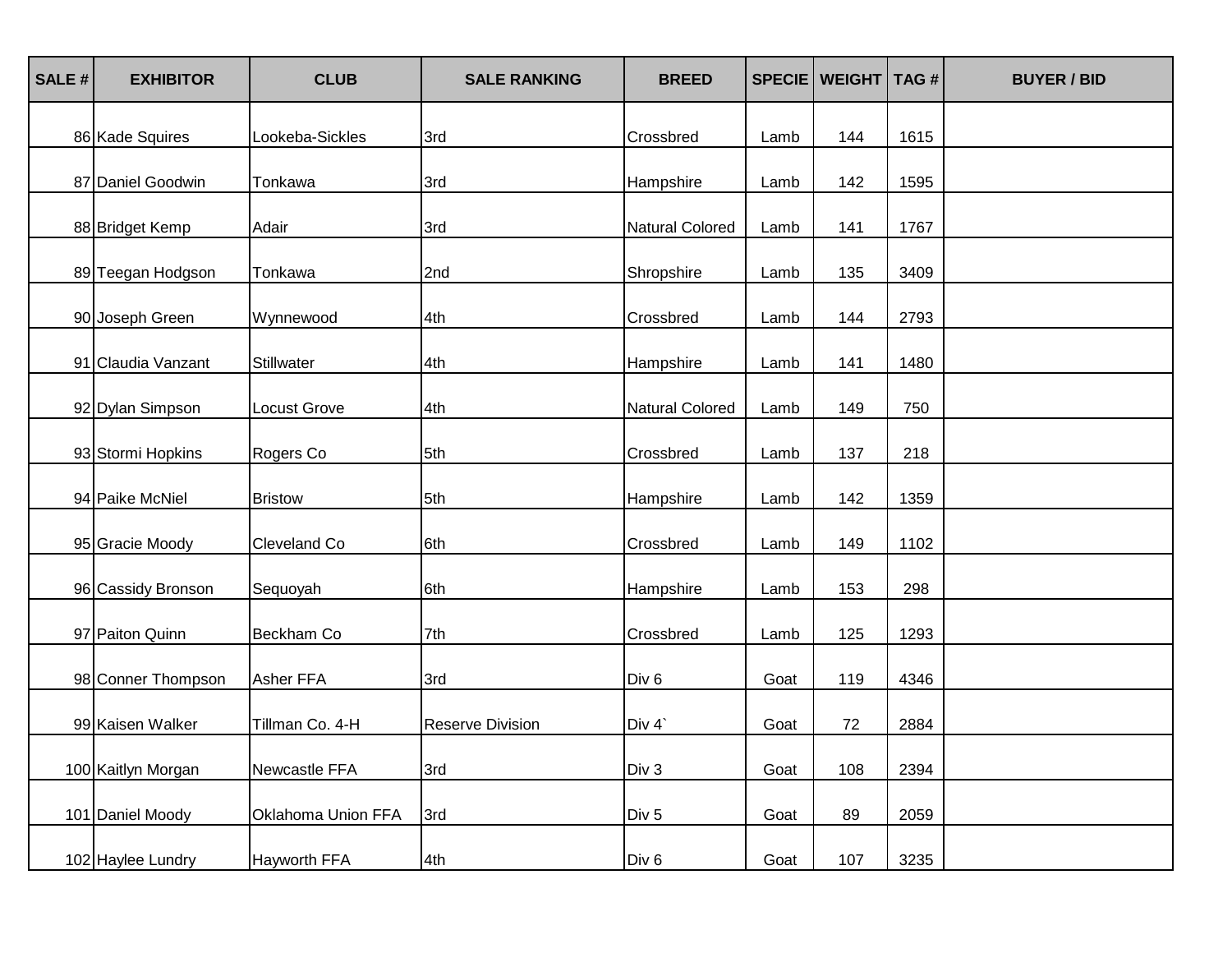| SALE # | <b>EXHIBITOR</b>     | <b>CLUB</b>             | <b>SALE RANKING</b> | <b>BREED</b>     | <b>SPECIE</b> | <b>WEIGHT   TAG #</b> |      | <b>BUYER / BID</b> |
|--------|----------------------|-------------------------|---------------------|------------------|---------------|-----------------------|------|--------------------|
|        | 103 Megan Greathouse | Fort Gibson FFA         | 4th                 | Div <sub>5</sub> | Goat          | 92                    | 3358 |                    |
|        | 104 Anna Hardy       | Fort Gibson FFA         | 6th                 | Div <sub>6</sub> | Goat          | 100                   | 3340 |                    |
|        | 105 Sadie Heap       | Tillman Co. 4-H         | 5th                 | Div <sub>5</sub> | Goat          | 87                    | 2887 |                    |
|        | 106 Brock Courtney   | Rogers Co 4-H           | #8                  | Crossbred        | Steer         | 1349                  | 3    |                    |
|        | 107 Caden Church     | <b>Sentinel FFA</b>     | #4                  | Maine Anjou      | <b>Steer</b>  | 1329                  | 86   |                    |
|        | 108 Trinity White    | <b>Fairview FFA</b>     | #4                  | Chi              | Steer         | 1365                  | 1000 |                    |
|        | 109 Hayley Burggraf  | Mannford FFA            | #4                  | Simmental        | Steer         | 1398                  | 42   |                    |
|        | 110 Christa Canida   | Adair FFA               | #9                  | Crossbred        | <b>Steer</b>  | 1300                  | 9786 |                    |
|        | 111 Braxton Filippo  | <b>Rush Springs FFA</b> | #10                 | Crossbred        | <b>Steer</b>  | 1380                  | 9946 |                    |
|        | 112 Ryder Klaassen   | Hydro Eakly FFA         | #11                 | Crossbred        | Steer         | 1250                  | 9770 |                    |
|        | 113 Sayge Vickrey    | Adair FFA               | #12                 | Crossbred        | <b>Steer</b>  | 1340                  | 9795 |                    |
|        | 114 Collin Keith     | Ottawa Co 4-H           | #13                 | Crossbred        | Steer         | 1380                  | 120  |                    |
|        | 115 Emily Morphew    | Yale FFA                | #14                 | Crossbred        | Steer         | 1390                  | 9736 |                    |
|        | 116 Julie Cullum     | Silo FFA                | #15                 | Crossbred        | <b>Steer</b>  | 1222                  | 179  |                    |
|        | 117 Kaitlyn Bean     | Newcastle FFA           | 5th                 | Hampshire        | Barrow        | 275                   | 5023 |                    |
|        | 118 Jadyn Lingo      | El Reno FFA             | 6th                 | Hampshire        | Barrow        | 280                   | 2816 |                    |
|        | 119 Adison Thompson  | Noble FFA               | 6th                 | Crossbred        | Barrow        | 255                   | 3531 |                    |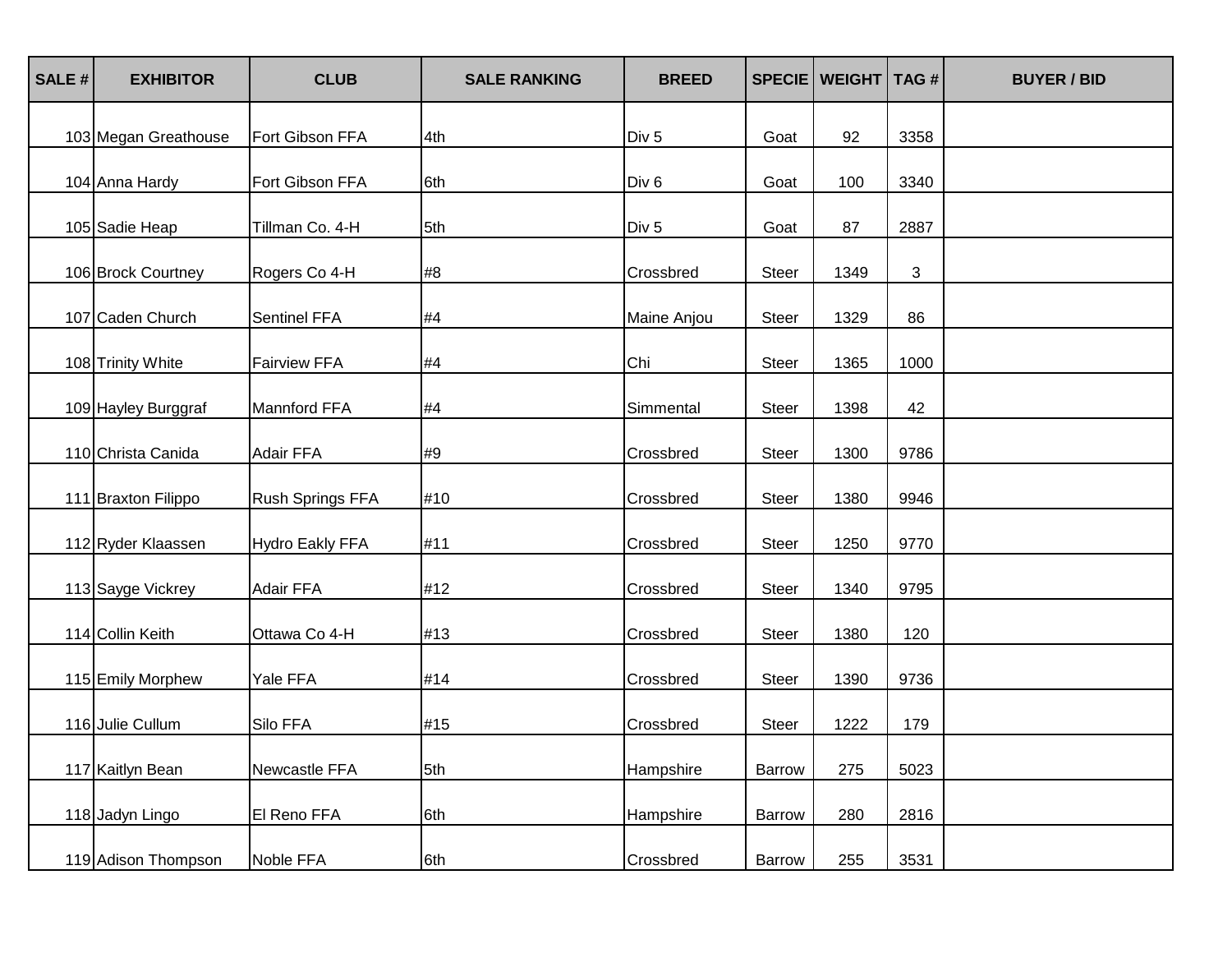| SALE# | <b>EXHIBITOR</b>       | <b>CLUB</b>           | <b>SALE RANKING</b> | <b>BREED</b> | <b>SPECIE</b> | <b>WEIGHT</b> | TAG# | <b>BUYER / BID</b> |
|-------|------------------------|-----------------------|---------------------|--------------|---------------|---------------|------|--------------------|
|       | 120 Breanna Wright     | <b>Broken Bow FFA</b> | 7th                 | Crossbred    | <b>Barrow</b> | 259           | 4008 |                    |
|       | 121 Creed Ballinger    | Tishomingo FFA        | 8th                 | Crossbred    | <b>Barrow</b> | 243           | 4512 |                    |
|       | 122 Jordan Shepherd    | Newcastle FFA         | 9th                 | Crossbred    | <b>Barrow</b> | 264           | 5035 |                    |
|       | 123 Catherine Stangl   | Kingfisher FFA        | 7th                 | Hampshire    | <b>Barrow</b> | 249           | 3898 |                    |
|       | 124 Avery Throckmorton | Stephens County 4-H   | 8th                 | Hampshire    | <b>Barrow</b> | 235           | 9274 |                    |
|       | 125 Karson Osborn      | Fort Gibson FFA       | 10th                | Crossbred    | <b>Barrow</b> | 265           | 1956 |                    |
|       | 126 Paden Jackson      | Mt. View-Gotebo FFA   | 11th                | Crossbred    | Barrow        | 280           | 9315 |                    |
|       | 127 Brant Weir         | <b>Bristow FFA</b>    | 12th                | Crossbred    | <b>Barrow</b> | 235           | 5173 |                    |
|       | 128 Bryce Coon         | Mt. View-Gotebo FFA   | 13th                | Crossbred    | <b>Barrow</b> | 230           | 9359 |                    |
|       | 129 Bree Kisling       | Chisholm              | 8th                 | Crossbred    | Lamb          | 146           | 1951 |                    |
|       | 130 Cort Vanzant       | Stillwater            | 9th                 | Crossbred    | Lamb          | 140           | 1477 |                    |
|       | 131 Tate Covel         | Lindsay               | 10th                | Crossbred    | Lamb          | 145           | 875  |                    |
|       | 132 Cheyenne Hale      | Sapulpa               | 11th                | Crossbred    | Lamb          | 144           | 261  |                    |
|       | 133 Mattie Haynes      | Jay                   | 12th                | Crossbred    | Lamb          | 146           | 1073 |                    |
|       | 134 Sky Hoot           | Locust Grove          | 13th                | Crossbred    | Lamb          | 156           | 740  |                    |
|       | 135 Lindi Brooking     | Altus                 | 14th                | Crossbred    | Lamb          | 135           | 3713 |                    |
|       | 136 Kirsten Walck      | Sulphur               | 15th                | Crossbred    | Lamb          | 143           | 2187 |                    |